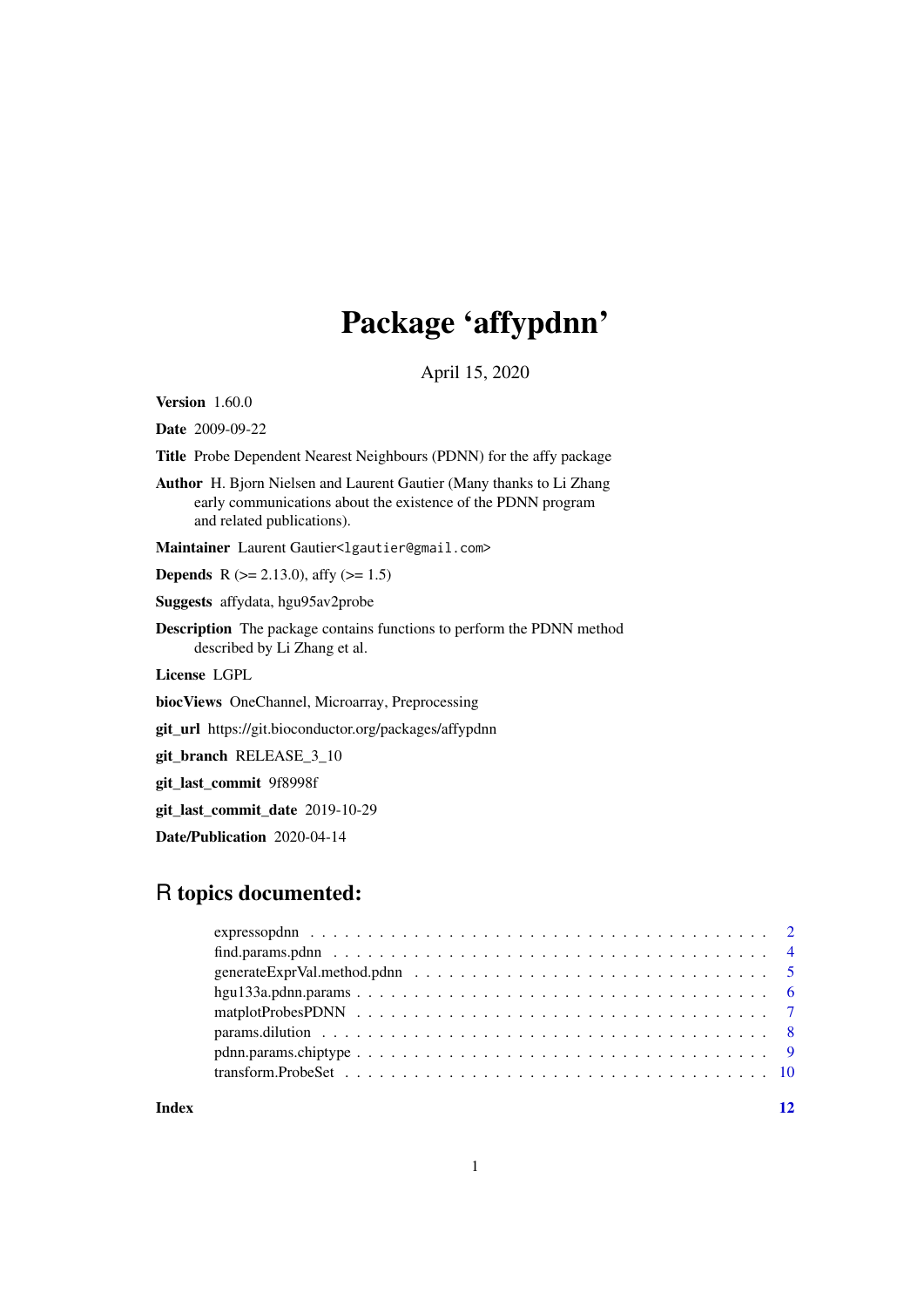<span id="page-1-1"></span><span id="page-1-0"></span>

# Description

A wrapper to perform the PDNN method.

# Usage

```
pdnn.scalevalue.exprSet(eset, scale.to=500)
expressopdnn(abatch,
      # background correction
             bg.correct = FALSE,
             bgcorrect.method = NULL,
             bgcorrect.param = list(),
      # normalize
             normalize = FALSE,
             normalize.method = NULL,
             normalize.parent = list(),pmcorrect.method = c("pdnn", "pdnnpredict"),
      # pdnn
             findparams.param = list(),
      # expression values
             summary.subset = NULL,
      # PDNN expression values scaling
             eset.normalize = TRUE,
             scale.to = 500,
      # misc.
             verbose = TRUE)
```
#### Arguments

| abatch<br>object of AffyBatch-class.                                               |  |
|------------------------------------------------------------------------------------|--|
| a boolean to express whether background correction is wanted or not.<br>bg.correct |  |
| bgcorrect.method                                                                   |  |
| the name of the background adjustment method.                                      |  |
| bgcorrect.param                                                                    |  |
| a list of parameters for bgcorrect.method (if needed/wanted).                      |  |
| an object of ExpressionSet-class.<br>eset                                          |  |
| normalize<br>normalization step wished or not.                                     |  |
| normalize.method                                                                   |  |
| the normalization method to use.                                                   |  |
| normalize.param                                                                    |  |
| a list of parameters to be passed to the normalization method (if wanted).         |  |
| pmcorrect.method                                                                   |  |
| the name of the PM adjustement method (only two choices here, default to           |  |
| 'pdnn').                                                                           |  |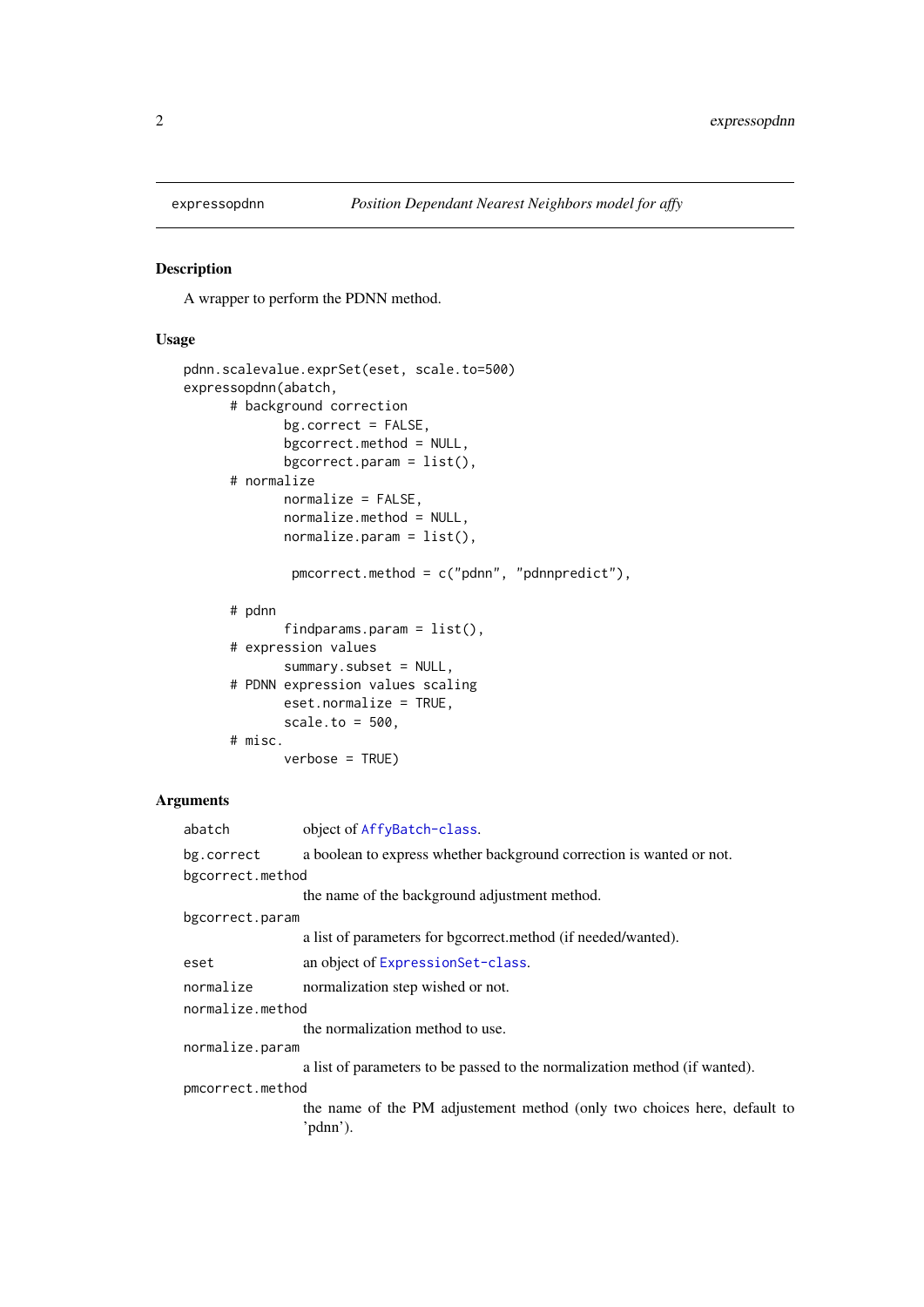# <span id="page-2-0"></span>expressopdnn 3

findparams.param

|          | a list of parameters to be passed to find params pdnn.                                                                    |
|----------|---------------------------------------------------------------------------------------------------------------------------|
|          | eset.normalize is any normalization step on expression values to be performed.                                            |
| scale.to | a value to scale against.                                                                                                 |
|          | summary. subset a list of 'affyids'. If NULL, then an expression summary value is computed for<br>everything on the chip. |
| verbose  | logical value. If TRUE it writes out some messages.                                                                       |

#### Details

expressopdnn is very similar to [expresso](#page-0-0). It is mainly a wrapper around the pre-processing steps 'background correction', 'normalization', 'perfect match correction' and the PDNN method to compute expression values (see the first reference for more details about the preprocessing steps and and the second reference for further details about the PDNN method).

The wrapper expresso has no way to handle easily the computation of chip-wide results that have to be used during the computeExprSet step. An easy way to overcome this was to write this simple wrapper.

pdnn.scalevalue is performed after the expression values have computed to somehow 'normalize' the values between different chips. When setting normalize to TRUE this step might be considered unnecessary (and the eset.normalize set to FALSE).

#### Value

An object of [ExpressionSet-class](#page-0-0), with an attribute pps.warnings as returned by the method [computeExprSet](#page-0-0).

#### See Also

[expresso](#page-0-0) and [generateExprVal.method.pdnn](#page-4-1)

#### Examples

```
## load pre-computed parameters
data(hgu95av2.pdnn.params)
```
library(affydata) data(Dilution)

```
## one CEL to go faster
afbatch <- Dilution[, 1]
```

```
## Take only few IDs (the 10 first)
ids <- ls(getCdfInfo(afbatch))[1:10]
eset <- expressopdnn(afbatch, bg.correct=FALSE,
                     normalize=FALSE,
                     findparams.param=list(params.chiptype=hgu95av2.pdnn.params,
                                           give.warnings=FALSE),
                     summary.subset=ids)
```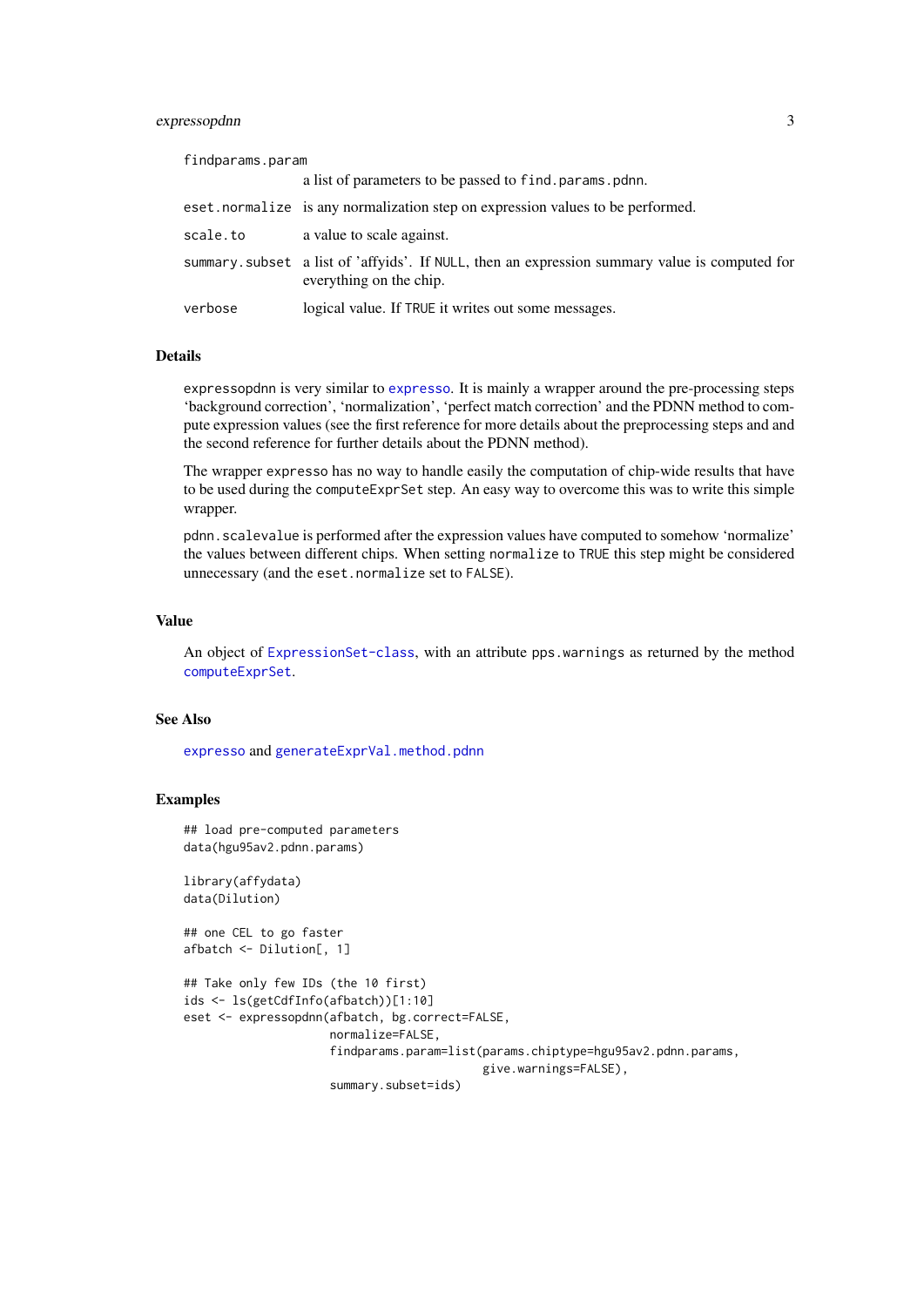<span id="page-3-1"></span><span id="page-3-0"></span>

# Description

A function to find the paramaters specific to the chips in an AffyBatch object.

# Usage

find.params.pdnn(abatch, params.chiptype, optim.method = "BFGS", verbose = TRUE, give.warnings=TRUI

# Arguments

| abatch          | an instance of AffyBatch-class.                                                                          |
|-----------------|----------------------------------------------------------------------------------------------------------|
| params.chiptype |                                                                                                          |
|                 | chip-type specific parameters (see details)                                                              |
| optim.method    | method for the optimization function optim. When FALSE, a steepest-descent<br>method of our own is used. |
| verbose         | verbosity (TRUE or FALSE)                                                                                |
| give.warnings   | report probeset IDs in the abatch that could not be found in the params. chiptype                        |

# Details

This function fits PDNN parameters that are specific to experimental values. The parameters common to all the chips of a certain type are returned by the function [pdnn.params.chiptype](#page-8-1). If NULL, the parameter files included in the package will be used whenever possible...

# Value

| A list of |              |
|-----------|--------------|
| lambda    | The lambda's |
| Вs        | The B's      |
| Ns        | The N's      |
| Fs        | The F's      |
|           |              |

# References

Li Zhang, Michael F. Miles and Kenneth D. Aldape - A model of molecular interactions on short oligonucleotide arrays, 2003, Nature Biotech., vol. 21, n.7

# See Also

[pdnn.params.chiptype](#page-8-1), [generateExprVal.method.pdnn](#page-4-1)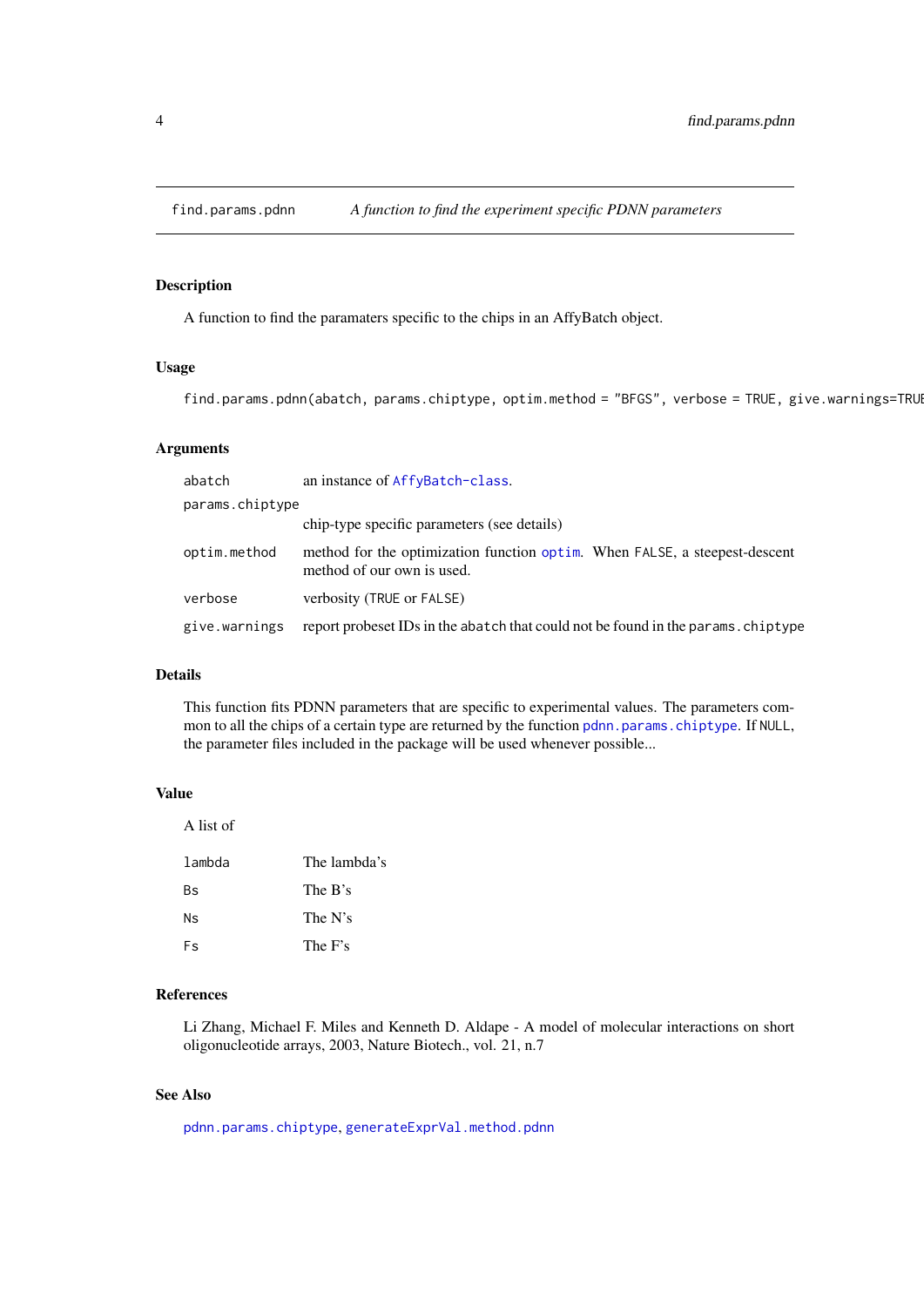#### <span id="page-4-0"></span>generateExprVal.method.pdnn 5

## Examples

```
## load a chip-specific parameter file
## (as returned by the function pdnn.params.chiptype)
data(hgu95av2.pdnn.params)
## load experimental data
library(affydata)
data(Dilution)
## one CEL to go faster
afbatch <- Dilution[, 1]
params <- find.params.pdnn(afbatch, hgu95av2.pdnn.params, optim.method =
FALSE, give.warnings=FALSE)
```
<span id="page-4-1"></span>generateExprVal.method.pdnn

*Compute PM correction and summary expression value*

#### <span id="page-4-2"></span>Description

Computes PM correction and summary expression value with PDNN method.

# Usage

```
pmcorrect.pdnn(object, params, gene=NULL, gene.i=NULL,
               params.chiptype=NULL, outlierlim=3, callingFromExpresso=FALSE)
pmcorrect.pdnnpredict(object, params, gene=NULL, gene.i=NULL,
               params.chiptype=NULL, outlierlim=3, callingFromExpresso=FALSE)
generateExprVal.method.pdnn(probes, params)
```
#### Arguments

| object              | object of ProbeSet.                                                      |
|---------------------|--------------------------------------------------------------------------|
| probes              | matrix of PM-corrected signals (should be coming out of pmcorrect.pdnn). |
| params              | experiments specific parameters.                                         |
| gene                | gene (probe set) ID (from wich the gene i would be derived).             |
| gene.i              | gene index (see details).                                                |
| params.chiptype     |                                                                          |
|                     | chip-specific parameters.                                                |
| outlierlim          | threshold for tagging a probe as an outlier.                             |
| callingFromExpresso |                                                                          |
|                     | is the function called through expresso. DO NOT play with that.          |

# Details

Only one of gene, gene.i should be specified. For most the users, this is gene. [pmcorrect.pdnn](#page-4-2) and [pmcorrect.pdnnpredict](#page-4-2) return what is called GSB and  $GSB + NSB + B$  in the paper by Zhang Li and collaborators.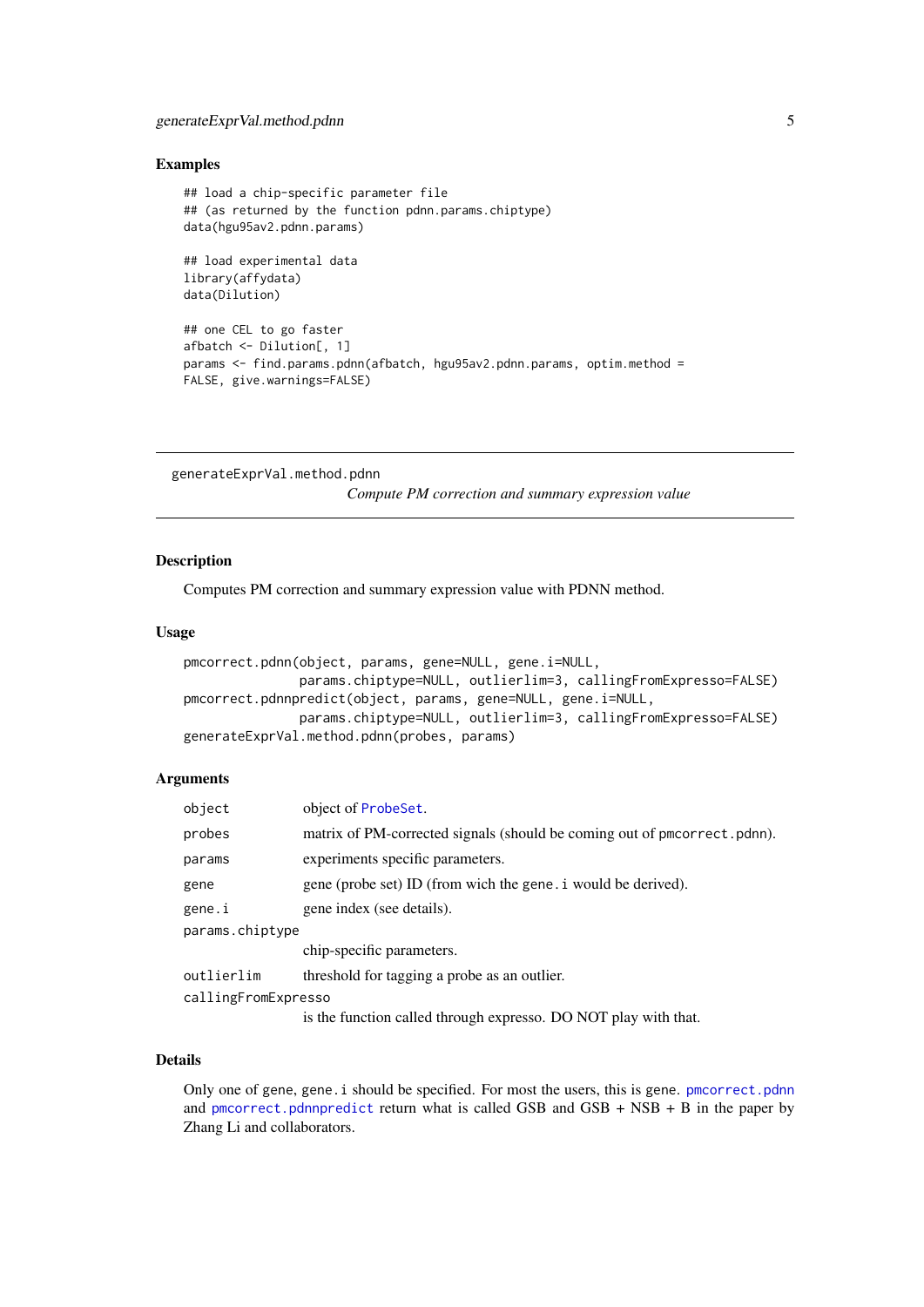#### <span id="page-5-0"></span>Value

pmcorrect.pdnn and pmcorrect.pdnnpredict return a matrix (one row per probe, one column per chip) with attributes attached. generateExprVal returns a list:

| exprs    | expression values |
|----------|-------------------|
| se.exprs | se expr. val.     |

#### See Also

[pdnn.params.chiptype](#page-8-1)

#### Examples

```
data(hgu95av2.pdnn.params)
library(affydata)
data(Dilution)
## only one CEL to go faster
abatch <- Dilution[, 1]
## get the chip specific parameters
params <- find.params.pdnn(abatch, hgu95av2.pdnn.params)
## The thrill part: do we get like in the Figure 1-a of the reference ?
par(mfrow=c(2,2))
##ppset.name <- sample(featureNames(abatch), 2)
ppset.name <- c("41206_r_at", "31620_at")
ppset <- probeset(abatch, ppset.name)
for (i in 1:2) {
  ##ppset[[i]] <- transform(ppset[[i]], fun=log) # take the log as they do
  probes.pdnn <- pmcorrect.pdnnpredict(ppset[[i]], params,
                                       params.chiptype=hgu95av2.pdnn.params)
  ##probes.pdnn <- log(probes.pdnn)
  plot(ppset[[i]], main=paste(ppset.name[i], "\n(raw intensities)"))
 matplotProbesPDNN(probes.pdnn, main=paste(ppset.name[i], "\n(predicted intensities)"))
}
## pick the 50 first probeset IDs
## (to go faster)
ids <- featureNames(abatch)[1:100]
## compute the expression set (object of class 'ExpressionSet')
eset <- computeExprSet(abatch, pmcorrect.method="pdnn",
                       summary.method="pdnn", ids=ids,
                     summary.param = list(params, params.chiptype=hgu95av2.pdnn.params))
```
hgu133a.pdnn.params *Chip-type specific data*

#### Description

Chip-type specific data structure.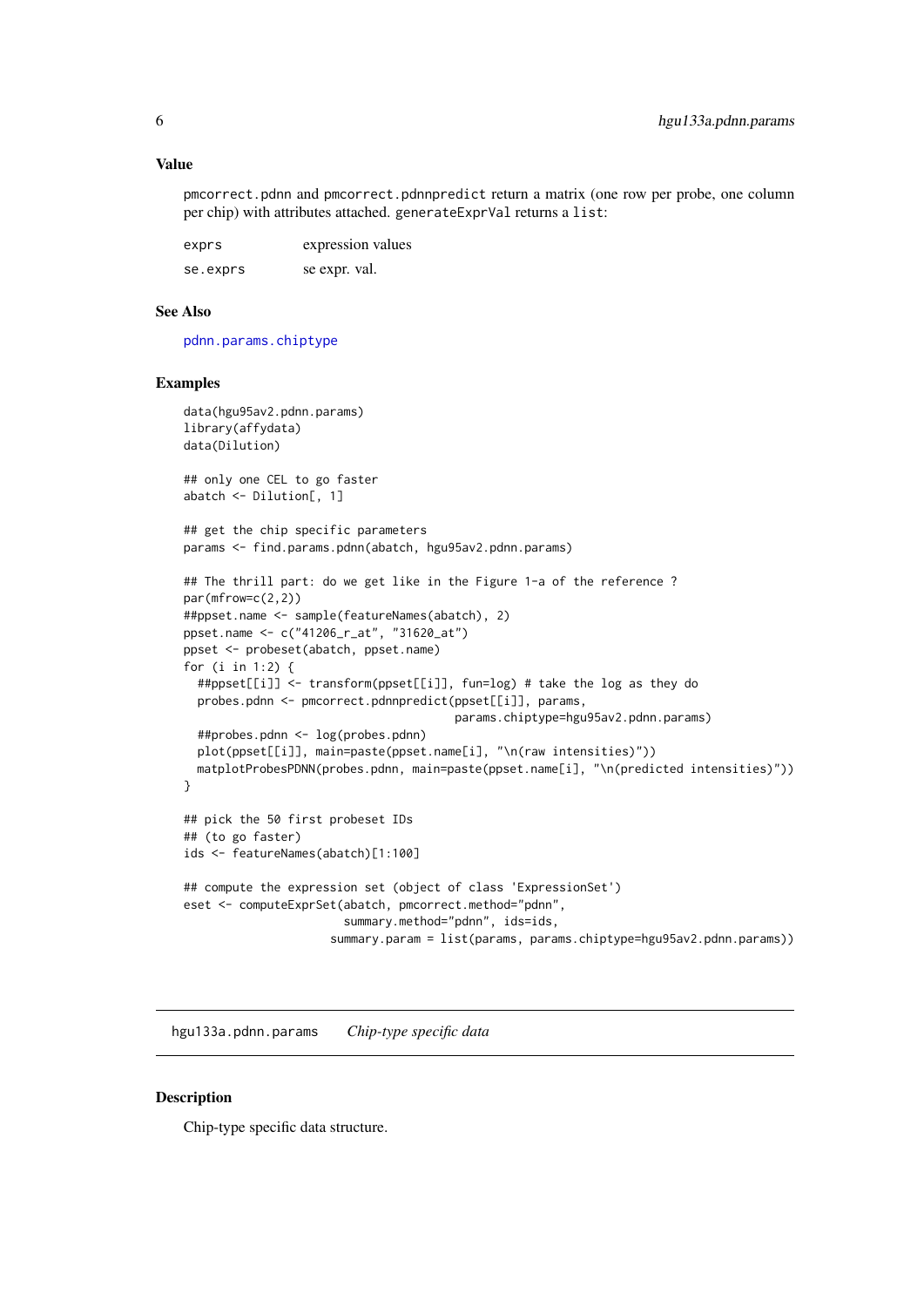#### <span id="page-6-0"></span>matplotProbesPDNN 7

### Usage

data(hgu95av2.pdnn.params)

# Format

The format is a list:

Eg environment (one entry per dinucleotide)

Wg numerical vector.

En environment (one entry per dinucleotide)

Wn numerical vector.

gene.Sn list (one entry per affyID)

gene.Sg list (one entry per affyID)

gene.xy list (one entry per affyID)

params.gene environment

# Details

These chip-specific data structures are generated from the data files made available by the author of the PDNN paper (see the section source). They are stored as data to save some computation time. The data structures were made using the function [pdnn.params.chiptype](#page-8-1). The data files are included in the the directory 'data' of the package.

# Note

To lower the size of the package, the only chip-specific data structures included in the package is the one for HG-U95Av2.

# Source

Li Zhang, Michael F. Miles and Kenneth D. Aldape - A model of molecular interactions on short oligonucleotide arrays, 2003, Nature Biotech., vol. 21, n.7

### Examples

## give the path the original energy parameter files included in the package list.files(system.file("exampleData", package="affypdnn"), "^pdnn-energy-parameter\_", full.names=TRUE)

matplotProbesPDNN *Plot the PDNN computed probe intensities*

# Description

Plot the probe intensities as computed by 'pmcorrect.pdnn' or 'pmcorrect.pdnnpredict'

# Usage

```
matplotProbesPDNN(x, type="l", ...)
```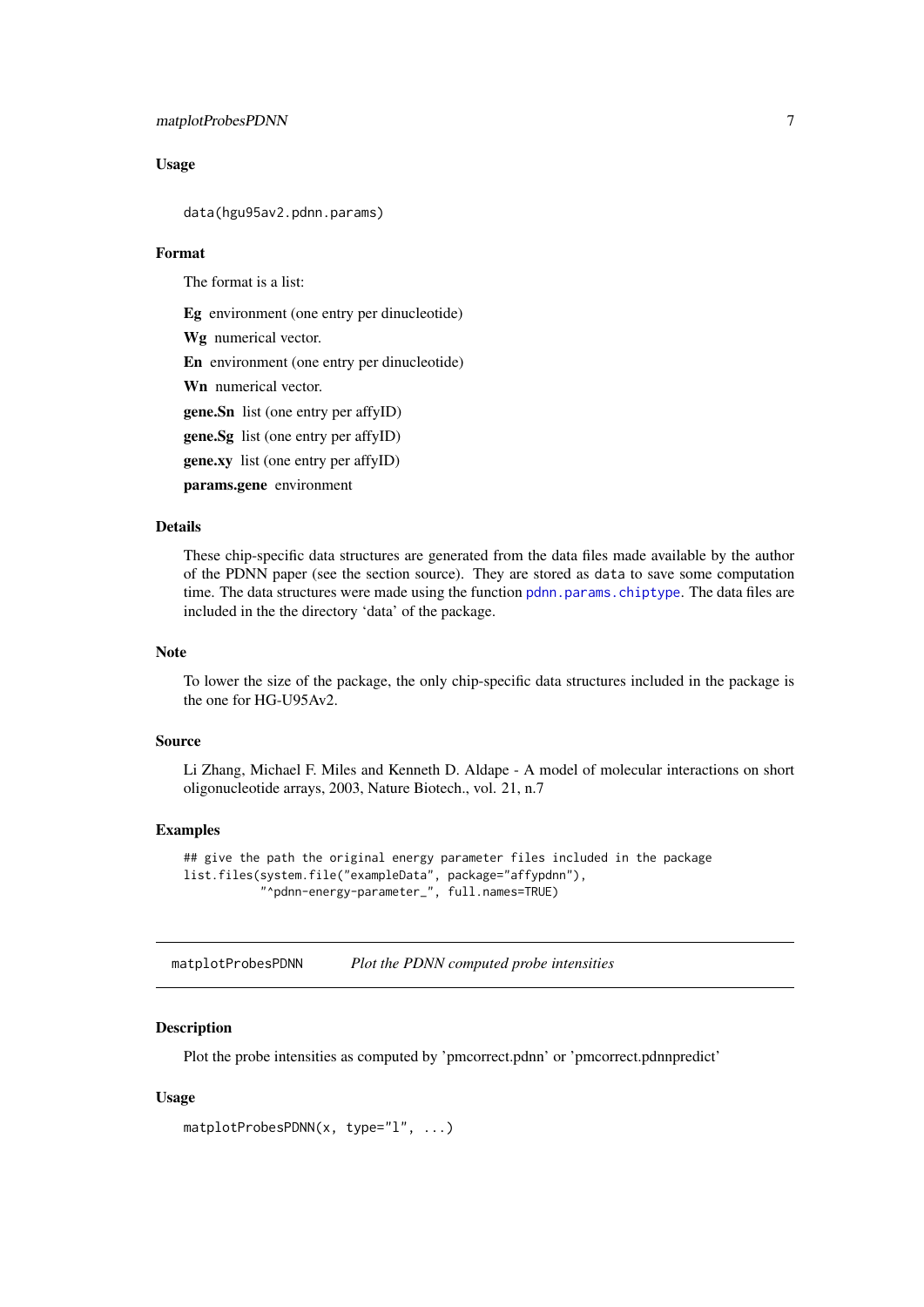<span id="page-7-0"></span>8 **8 params.dilution** 

### Arguments

|          | a matrix (and attributes) as returned by pmcorrect. pdnn or pmcorrect. pdnnpredict. |
|----------|-------------------------------------------------------------------------------------|
| type     | type of plot (same as in matplot)                                                   |
| $\cdots$ | optional arguments to be passed to matplot                                          |

# Details

The crosses are the probe intensities which are considered 'ok' by the outlier detection part of the algorithm, while the circles are the ones considered 'outliers'

# Value

Only used for its side-effect.

# See Also

[pmcorrect.pdnn](#page-4-2) and [pmcorrect.pdnnpredict](#page-4-2)

# Examples

# see 'pmcorrect.pdnn'

params.dilution *Parameters for the Dilution dataset*

# Description

PDNN parameters for the Dilution dataset

# Usage

data(params.dilution)

#### Format

The format is: List of 6 \$ lambda :List of 12625 (probesets) ... \$ Bs : num [1:4] 111.9 57.3 120.5 50.1 \$ Ns : num [1:4] 2967 2998 2992 2999 \$ Fs : num [1:4] 0.607 0.662 0.600 0.656 \$ names.abatch: chr [1:12625] "1000\\_at" "1001\\_at" "1002\\_f\\_at" ... \$ names.i : int [1:12625] 1 2 3 4 5 6 7 8 9 10 ...

#### Details

These data are provided to reduce the time needed to run the vignette.

# Examples

data(params.dilution)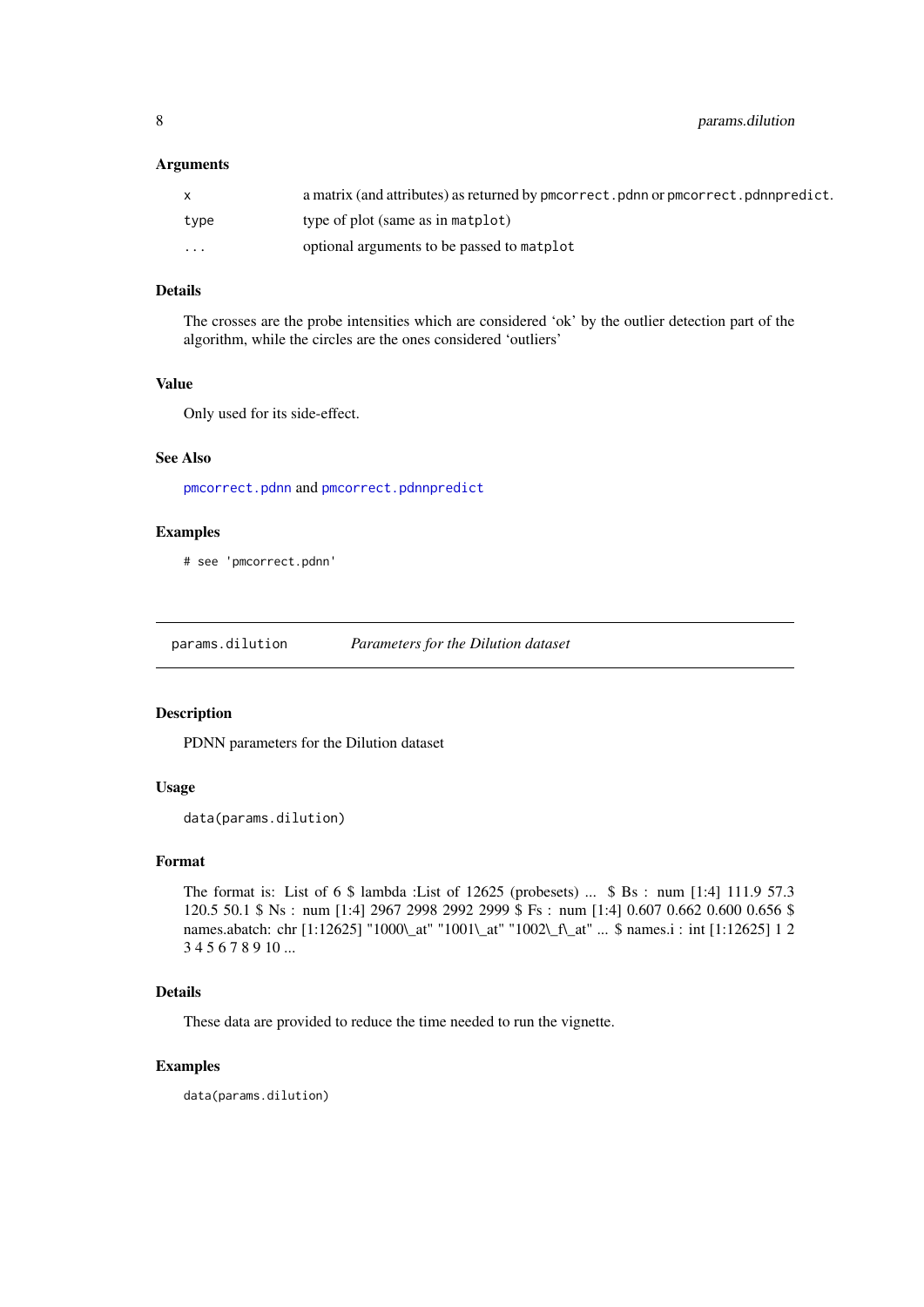<span id="page-8-1"></span><span id="page-8-0"></span>pdnn.params.chiptype *A function to fit PDNN parameters*

# Description

A function to fit PDNN parameters that are chip-type specific

# Usage

```
pdnn.params.chiptype(energy.param.file, probes.file = NULL, probes.pack= NULL,
                     probes.data.frame = NULL,
                     seq.name, x.name, y.name, affyid.name, verbose = TRUE)
```
# Arguments

| energy.param.file |                                                                                                                                                                               |  |  |  |  |
|-------------------|-------------------------------------------------------------------------------------------------------------------------------------------------------------------------------|--|--|--|--|
|                   | Path to the energy data file (see details)                                                                                                                                    |  |  |  |  |
| probes.file       | Path to the probe files (see details)                                                                                                                                         |  |  |  |  |
| probes.pack       | Name of the probe pack (see details)                                                                                                                                          |  |  |  |  |
| probes.data.frame |                                                                                                                                                                               |  |  |  |  |
|                   | A data.frame                                                                                                                                                                  |  |  |  |  |
|                   | seq.name, x.name, y.name, affyid.name                                                                                                                                         |  |  |  |  |
|                   | The names of the columns in the data. frame from probes pack or probes file<br>for the probe sequences, the X positions, the Y positions and the probe set ID<br>respectively |  |  |  |  |
| verbose           | verbosity (TRUE or FALSE)                                                                                                                                                     |  |  |  |  |

# Details

The parameters probes. file, probes. pack and probes. data. frame are mutually exclusive. The function fits PDNN parameters that are specific to chip-types (hence specific to the probe sequences). It requires data files like the one found on Li Zhang's web page: (http://odin.mdacc.tmc.edu/~zhangli/PerfectM This should be computed once for all for a given chip type. Computed values for the chips are included in the package. This allows 'automagic' use of them when these chips types are used (as done in the function [expressopdnn](#page-1-1)).

### Value

A list of:

| Eg          | environment. One entry per dinucleotide.                                                      |
|-------------|-----------------------------------------------------------------------------------------------|
| Wg          | numerical vector                                                                              |
| En          | environment. One entry per dinucleotide.                                                      |
| Wn          | numerical vector                                                                              |
| params.gene | environment. One entry per gene, each entry is is a list of elements Sg, Sn, xy<br>and gene.i |

#### warning

The X and Y positions in the data. frame are expected to be original ones in the Affymetrix files (starting at zero. They are offset by one within this function.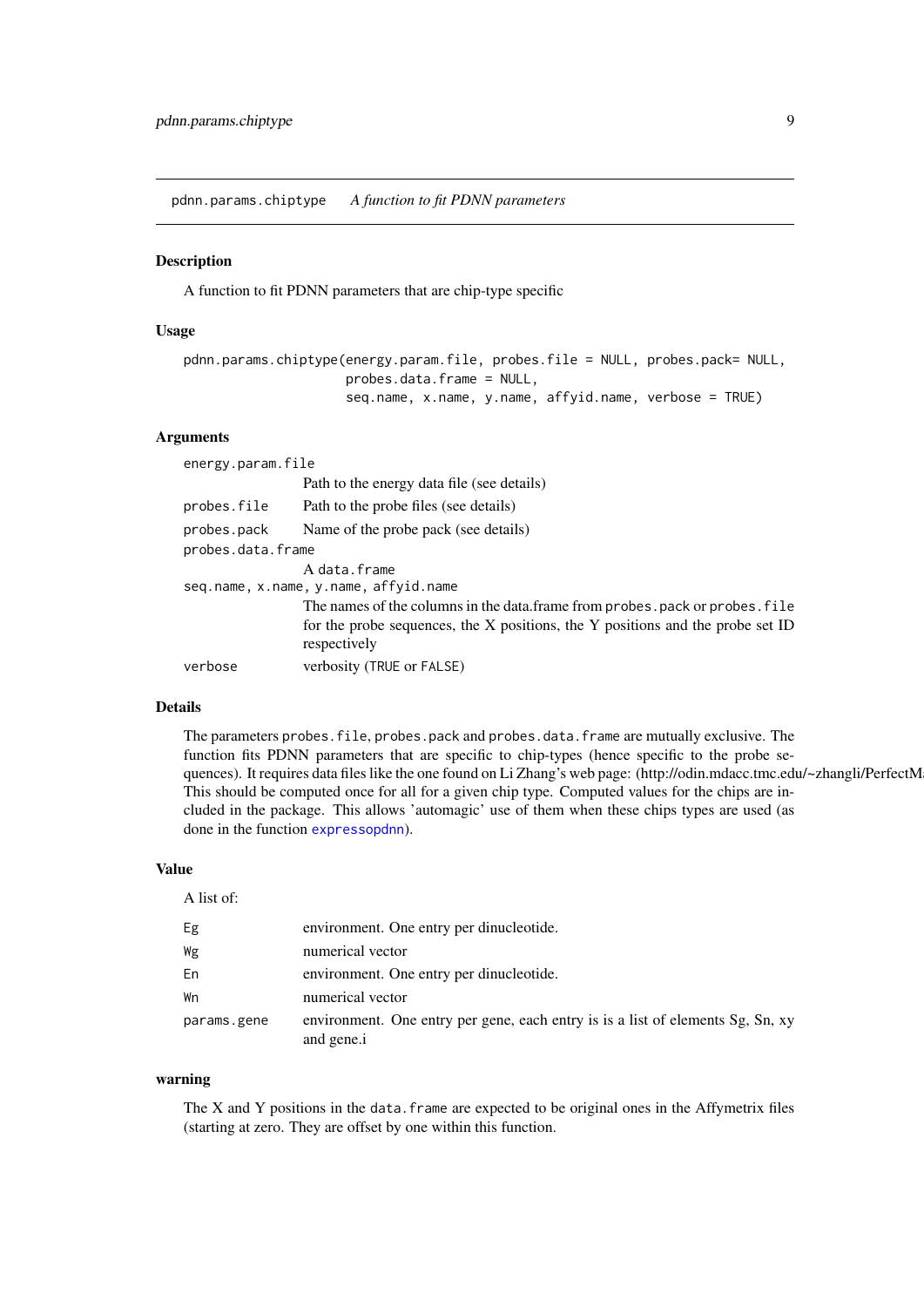# See Also

[find.params.pdnn](#page-3-1)

#### Examples

```
if (interactive()) {
 energy.file <- system.file("exampleData", "pdnn-energy-parameter_hg-u95av2.txt", package="affypdnn")
 params.chiptype <- pdnn.params.chiptype(energy.file, probes.pack="hgu95av2probe")
}
```
transform.ProbeSet *A function to transform a ProbeSet*

# Description

A function to transform the PMs and MMs in a ProbeSet.

# Usage

```
## S3 method for class 'ProbeSet'
transform(\text{`_data`}, fun = I, ...)
```
# Arguments

| _data                   | object of ProbeSet-class.                     |
|-------------------------|-----------------------------------------------|
| fun                     | a function. The identity function by default. |
| $\cdot$ $\cdot$ $\cdot$ | optional arguments for fun.                   |

# Details

The function fun is applied to the slots pm and mm. The function vsnh in the package vsn is a recommended argument for fun.

# Value

An object of class ProbeSet.

# Note

This function should make to the package affy for the version 1.4.x.

# Author(s)

Laurent

<span id="page-9-0"></span>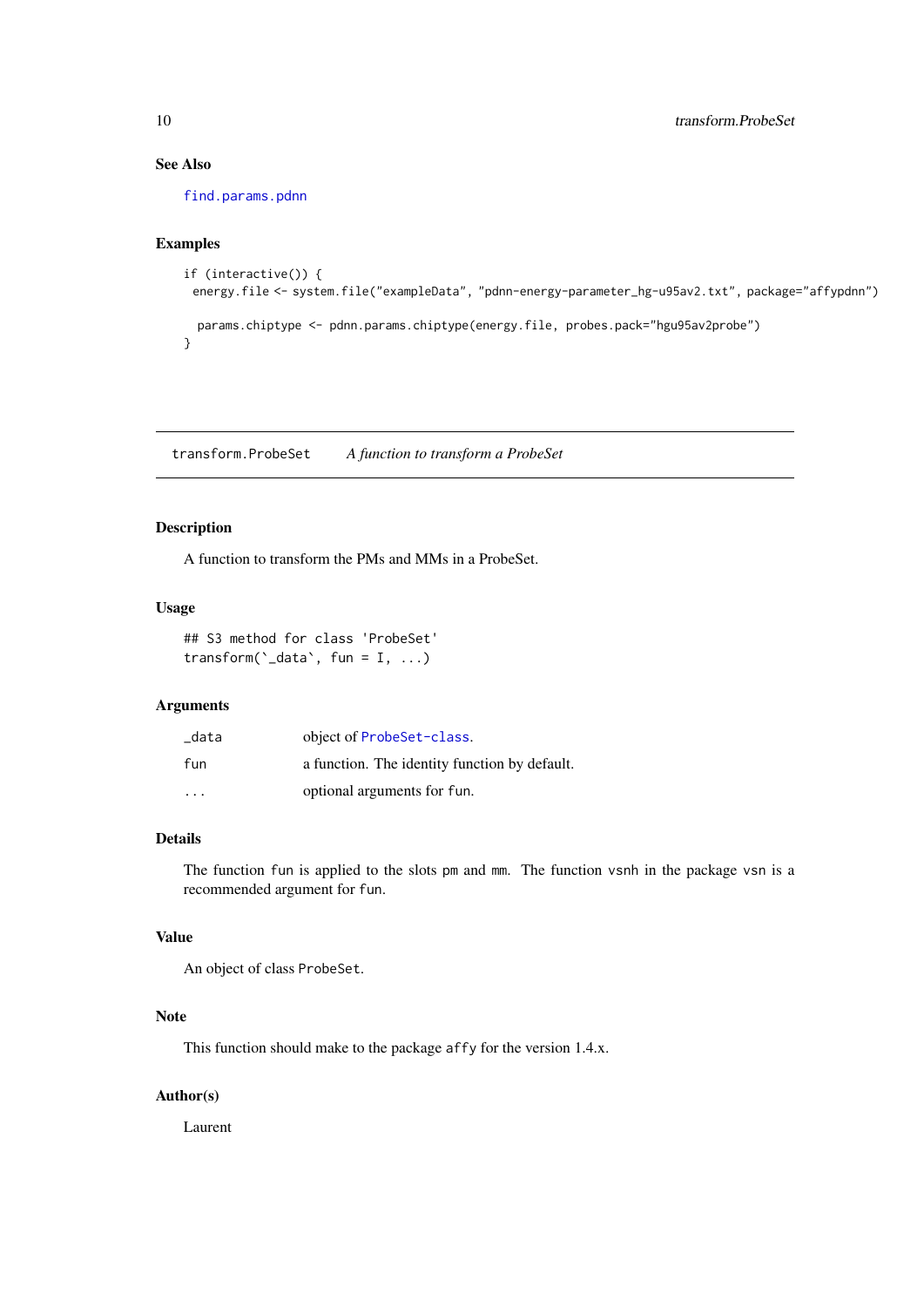# transform.ProbeSet 11

# Examples

library(affydata)

data(Dilution)

```
ppset.name <- sample(featureNames(Dilution), 1)
ppset <- probeset(Dilution, ppset.name)[[1]]
ppset.log <- transform(ppset, fun=log)
```

```
par(mfrow=c(1,2))
plot(ppset)
plot(ppset.log)
```